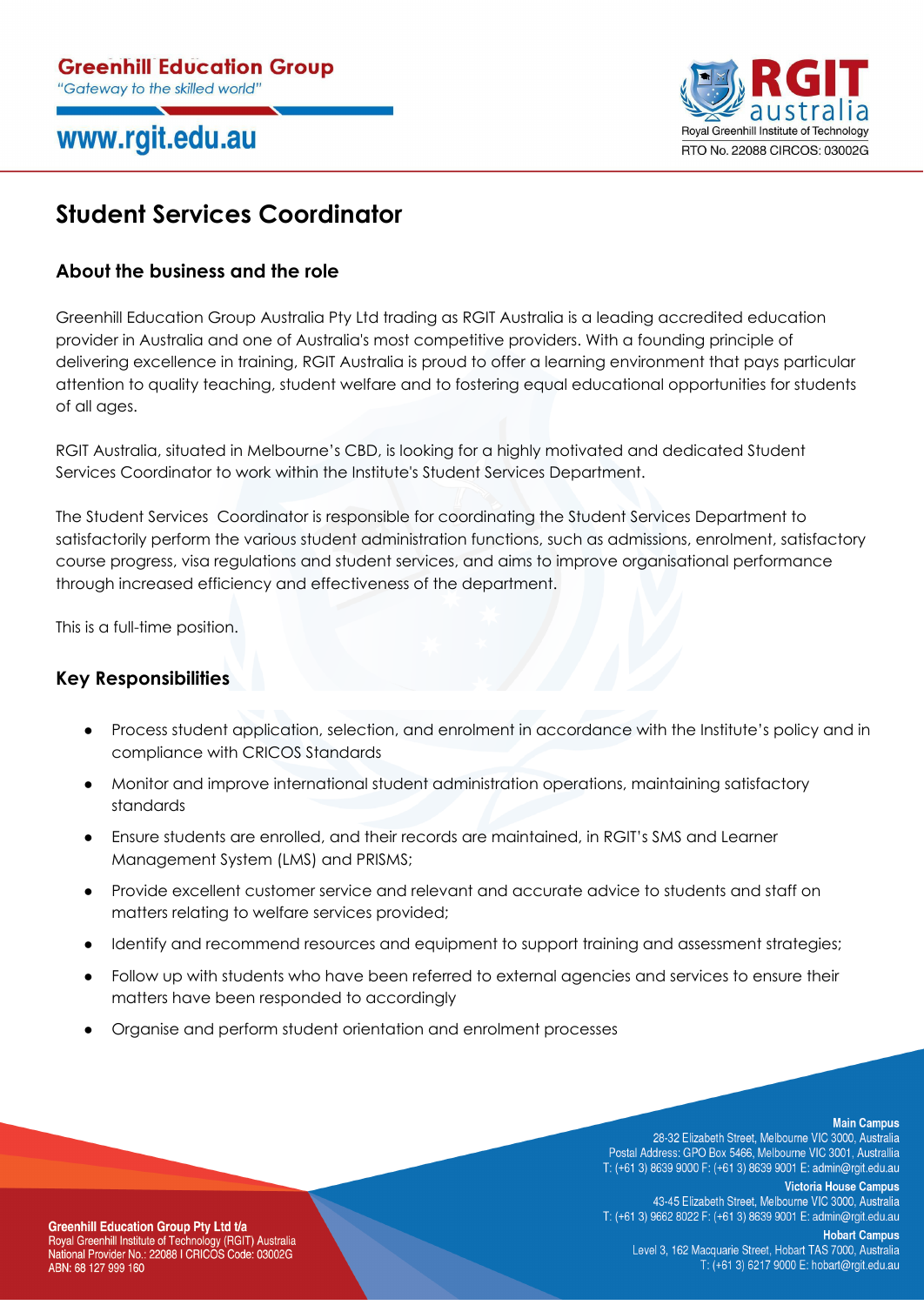## **Greenhill Education Group**

"Gateway to the skilled world"

# www.rgit.edu.au



- Initiate procedures for student intervention, complaints, transfer, deferral, suspension and cancellation when applied
- When requested, provide regulatory third parties with information as requested and in accordance with the disclosure policy and requirements
- Process refunds in accordance with the refund agreement signed by the student and maintained in the student file

## **Skills and experience the desired candidate will have:**

- Preferably holds a degree in a relevant field; business or administration
- Minimum 3 years' experience in student services administration (in a Registered Training Organisation is preferred)
- Minimum 2 years' experience managing staff
- Leadership and management skills
- Ability to maintain a professional and friendly persona during encounters with stakeholders
- Accountability for personal work performance.
- Demonstrate appropriate high-level computer skills including the use of learning management systems, spreadsheets, word-processing and Google suite
- Be research active to inform their work
- Exhibit good communication and interpersonal skills with an ability to foster a collaborative approach across departments
- Demonstrate the ability and preparedness to take a lead role in team meetings

**To be successful in this job** you will be a highly motivating and engaging individual with outstanding presentation skills that set you apart from others. You will have a proven track record of leadership in a work environment with demonstrated developed oral and written communication skills.

This position offers excellent career opportunities in a friendly and supportive work environment.

### **Main Campus**

28-32 Elizabeth Street, Melbourne VIC 3000, Australia Postal Address: GPO Box 5466, Melbourne VIC 3001, Australlia T: (+61 3) 8639 9000 F: (+61 3) 8639 9001 E: admin@rgit.edu.au

**Victoria House Campus** 

43-45 Elizabeth Street, Melbourne VIC 3000, Australia T: (+61 3) 9662 8022 F: (+61 3) 8639 9001 E: admin@rgit.edu.au

**Hobart Campus** 

Level 3, 162 Macquarie Street, Hobart TAS 7000, Australia T: (+61 3) 6217 9000 E: hobart@rgit.edu.au

**Greenhill Education Group Pty Ltd t/a** Royal Greenhill Institute of Technology (RGIT) Australia<br>National Provider No.: 22088 I CRICOS Code: 03002G ABN: 68 127 999 160